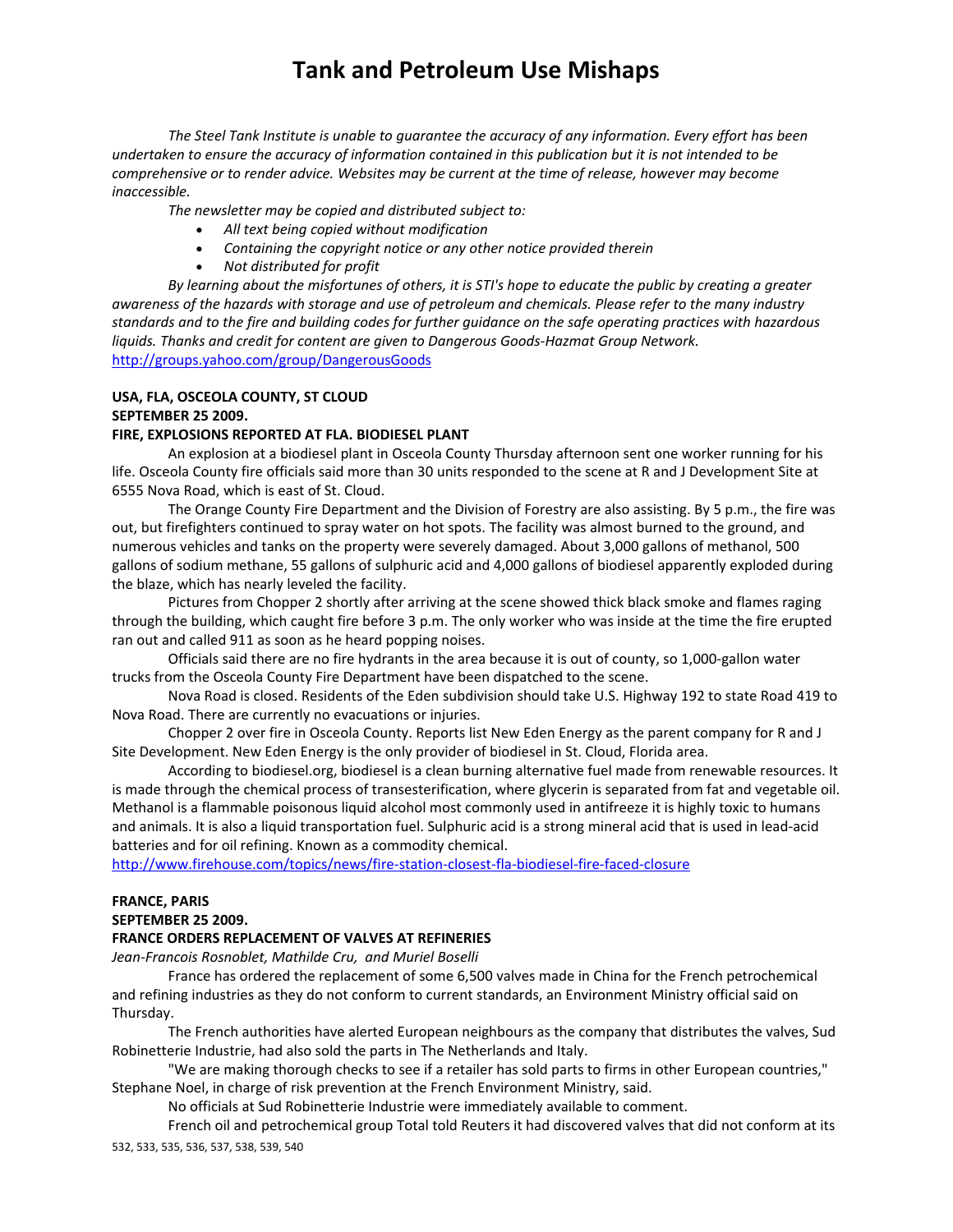petrochemical plant at Gonfreville and at its La Mede refinery and that they were being replaced.

"However, this will not affect production," a Total spokesman said.

Total could not immediately say how extensive the issue was. The authorities could withdraw operating licences from firms which did not replace the valves, Noel said.

"In spring we sent orders to industrial companies to replace the valves which are fitted in key systems," he said. "We can wait for those which are used for water distribution for example," he said.

Sud Robinetterie Industrie would supply new valves to replace those that are removed, but it was still unclear how the firm would compensate its clients for the extra work, Noel added. (Reporting by Jean‐Francois Rosnoblet, Mathilde Cru, Muriel Boselli; Editing by Anthony Barker)

http://www.reuters.com/article/rbssEnergyNews/idUSLO10756820090924

## **NEW ZEALAND, HAMILTON**

### **SEPTEMBER 25 2009.**

### **UPDATE: POLICE NAME WORKER KILLED IN TANKER BLAST**

*James Ihaka*

Police have named a man who was killed when a disused fuel tanker he was working on exploded in the Hamilton suburb of Pukete.

He was Kenneth Joseph Crown, 55, who was a metal recycler from Hamilton.

Firefighters and ambulance staff were called to the blaze at Petroleum Services' dangerous goods yard in Kaimiro St, Hamilton, at 2.10pm yesterday.

The yard stores recovered underground tanks and LPG and petroleum tankers.

Mr Crown had just started work on dismantling a tank when it exploded and he was hit by a flying lid.

The disused 5000‐litre petroleum container had "cut up for scrap" written in pink spray paint on it. "It looks like he started to work on this tank, probably with a gas torch, and the tank has exploded,"

Waikato fire area commander Roy Breeze said.

"When you get an enclosed container that has had even the smallest amount of flammable liquid in it, and then to introduce a flame or spark or something like a gas cutter, you are asking for a huge explosion."

Petroleum Services manager David Kraakman said Mr Crown was working as a contractor for a company called CMA Recycling at the site in Pukete.

"We're very sorry for his loss. We have a very good safety record and there's no way an event like this should have happened at one of our sites.

"I personally didn't actually know the guy, and I think he'd only been working at the site on Monday and Tuesday.

"I understand he was very experienced at what he did," Mr Kraakman said.

A spokesman from Hamilton‐based CMA Recycling said it would release a statement later today.

Witnesses reported seeing Mr Crown's colleagues rush to the scene and try to extinguish the flames and perform CPR on him. But he died at the scene.

Engineer Mark Bate, who works at neighbouring site Voyager Trailers, was outside his workshop when he was nearly knocked off his feet by the explosion.

"The tank actually jumped off the ground, you know ... everyone in here could feel it. The whole thing gave me a hell of a fright," he said.

"I started looking over the fence and these guys started running out there with fire extinguishers and that but our boss came and dragged us out the front for a safety assembly."

At the same time, Mohammed Javed was across the road in a warehouse about 80m away from the blast. He and a colleague were setting up shop at their new premises.

"The force of the blast actually penetrated the walls here and for a while I thought the roof was going to cave in," he said.

"We went over and took a look and the guys there did a good job extinguishing the flames but you could see this guy lying in a pool of blood ... it's not a good way to start for us out here."

Police, fire and Department of Labour investigators were still onsite early yesterday evening.

Petroleum Services, which says on its website that it is an oil industry specialist, did not return calls yesterday. Signs outside the plant show the building and land are up for lease.

http://www.nzherald.co.nz/nz/news/article.cfm?c\_id=1 andobjectid=10597572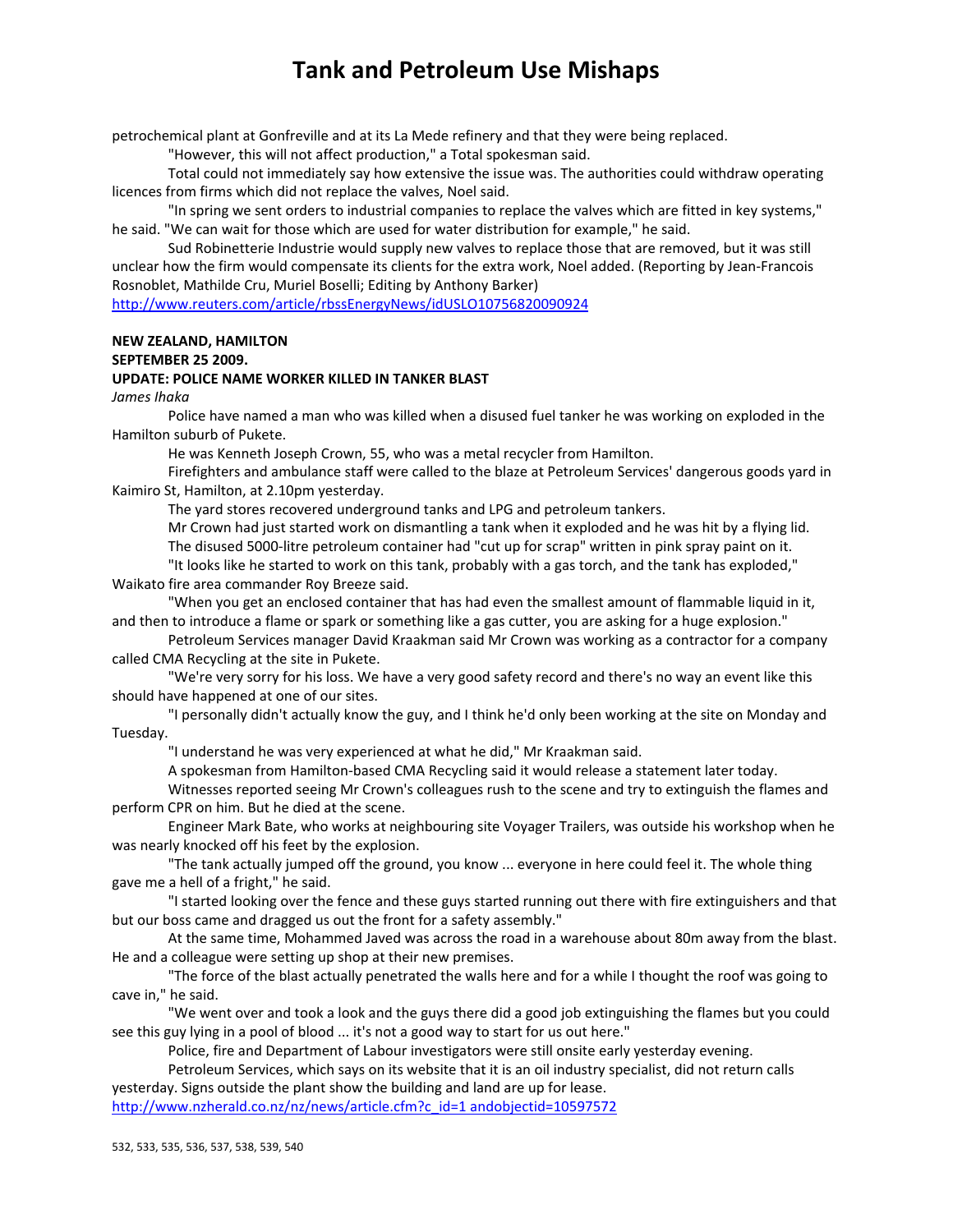### **USA, FLA, SELBRING SEPTEMBER 26 2009.**

#### **DIESEL SPILL AT ASPHALT PLANT REQUIRES COSTLY CLEAN UP**

*Ed Baldridge*

What was originally thought as a minor spill of fuel at the Highlands County asphalt plant has turned into a clean up involving over 270 tons of dirt and tens of thousands of dollars.

Estimates of the hazardous spill were originally reported at approximately 15‐20 gallons of fuel from a holding tank attached to the generator at the asphalt plant, but so far a hole 10 feet by 12 feet and 7 feet deep has been excavated, according to county records.

Several concrete slabs and large pieces of equipment had to be removed to get access to the contaminated soil.

In May, the attendant, whose name was not released by the county, left the tank filling while he was called away to work on another project.

The operating tank over filled and began to run out into a large metal horse trough‐like retaining tank in which the main fuel tank sits.

The retaining tank was there to to prevent releasing fuel into the ground in case of such an accident.

It is not clear what happened next, but the surrounding area was discovered at a later date to be saturated with the diesel fuel.

Ken Wheeler, Highlands County landfill manager, estimated over 130 gallons may have been spilled on the ground by the oversight.

A letter dated Sept. 21 addressed to Wheeler states, "The Florida Department of Environmental Protection South District (FDEP‐SD) Office has been notified of a significant diesel fuel discharge to surface soils has occurred at the above referenced Highlands County facility. The Discharge Report Form (DRF) dated September 18, 2009 indicates that an estimated 100 to 300 gallons of petroleum product (diesel fuel) was released to the environment."

On Sept. 8, an e‐mail from the Florida Department of Environmental Protection's (DEP) Raquel Arias, Environmental Specialist, to Dick Gorman, manager of the Highlands County asphalt plant, indicates that the spill an unnamed caller reported the spill on July 24, the date of a major fire at the landfill.

Wheeler did not say why the spill was not reported by county officials at the time of the accident.

The e-mail also shows that the original reported amount of the spill was over 5,000 gallons.

The tank in question only holds 275 gallons, Wheeler said.

In an e-mail, Arias wrote, "I responded to the incident and found no evidence of a spill on site. All storage tanks were in good condition. The incident is considered closed."

However, a document dated Sept. 18 states that Arias "was given wrong location when she was previously out there."

But a later call to the DEP informed them that a clean‐up process had begun and that the county was removing large amounts of contaminated dirt.

County load tickets show that over 270 tons had to be removed to mitigate the spill, and after testing Wheeler hopes that they are done.

"We have completed the clean up. Our consultants have tested samples and sent samples off," Wheeler said.

"Currently, the side walls of the dirt that was removed is testing clean, and so is the gradient 50 foot down from the spill. We had to haul the dirt out in phases. We took out over 104 tons on Friday, and over 160 tons on Monday. We have just a few truckloads left.

"This happened a couple of months ago, and it was a cover‐up," Wheeler said.

"I don't know all the details, but we are working on it. An employee is involved, and we need to address that issue before anything else, so I really cannot say much more," Wheeler said.

According to DEP spokesman Randal Landers, "We are currently gathering the facts regarding this incident. The facts of the incident investigation will determine if criminal or civil actions are pursued."

Landers states that a spill on land of more than 25 gallons must be reported to the DEP, and that any spill into a body of water must be reported.

http://www.newssun.com/news/0925‐eb‐county‐fuel‐spill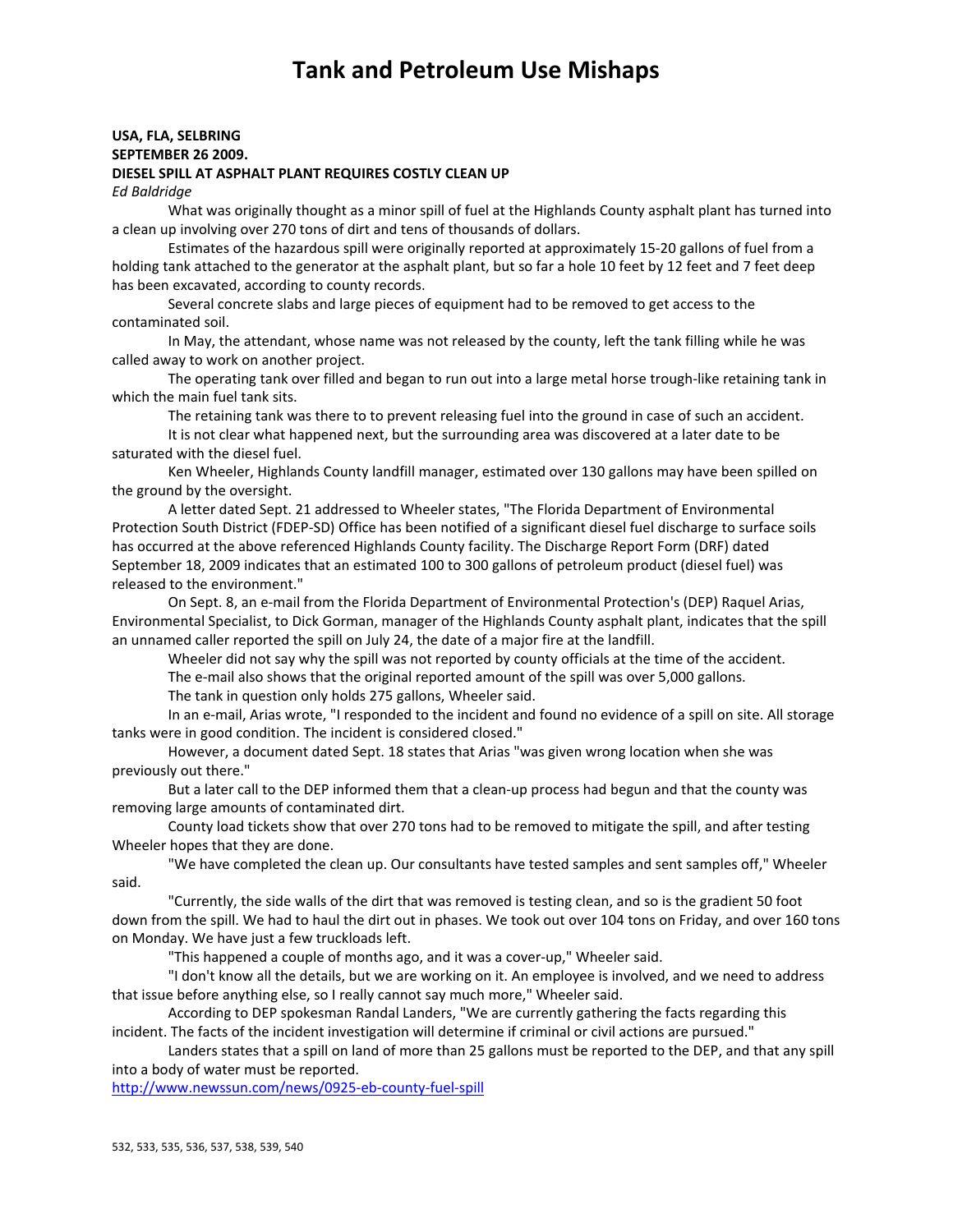# **USA, NEB, OMAHA SEPTEMBER 26 2009.**

### **HAZMAT INCIDENT LEAVES WORKER SEVERELY BURNED, FIRM FACING \$52K PENALTY**

OSHA has cited Monarch Oil Inc. of Omaha, Neb., for alleged safety and health violations following an accident investigation. Proposed penalties total \$52,000.

The company specializes in asphalt emulsion, surfacing, and paving. OSHA cited Monarch following an investigation into an accident in Omaha where one of three workers, who was transferring asphalt from rail cars into storage tanks, was severely burned. The worker was covered by almost 240‐degree asphalt released from an open valve on the transfer system due to a pressure increase that separated the transfer hose from the system.

"Dangers associated with the transfer of hazardous materials must be addressed and mitigated," said Charles Adkins, OSHA's regional administrator in Kansas City, Mo. "It is imperative that employers take all necessary steps to inspect equipment and provide training for their workers to prevent accidents like this from occurring."

The inspection found six alleged serious and one alleged repeat violation of the Occupational Safety and Health Act.

Two serious violations relate to the improper use, storage, inspection, and maintenance of hoses used to transfer hazardous materials and the use of personal protective equipment as needed to address exposure to hazardous materials during the transfer process. One serious violation addresses the lack of guardrails atop storage tanks. The final three serious violations relate to the use of fixed ladders that either had no fall protection cages, inadequate cages, and/or side‐rails that did not extend 3 feet 6 inches above the landing. OSHA issues a serious citation when death or serious physical harm is likely to result from a hazard about which an employer knew or should have known.

The alleged repeat violation relates to the employer's failure to train workers on the hazards of the chemicals in the work area. OSHA issues a repeat citation when the employer has been issued a violation for a substantially similar hazard in the previous three years that has become a final order. Monarch has 15 business days from receipt of the citations to comply, request an informal conference with OSHA's area director in Omaha, or contest the findings before the independent Occupational Safety and Health Review Commission. http://ohsonline.com/articles/2009/09/25/hazmat‐incident‐burns‐worker.aspx

#### **REPUBLIC OF TRINIDAD AND TOBAGO, BARRACKPORE**

### **SEPTEMBER 27 2009. LIGHTNING STRIKE CAUSES PETROTRIN STORAGE TANK TO EXPLODE** *Nikita Braxton*

A Petrotrin crude oil storage facility exploded when it was struck by a bolt of lightning during a thunderstorm that swept across South Trinidad shortly before noon yesterday.

No one was at the Tank Battery 6 site at Jaipaulsingh Road, Barrackpore, at the time. But the smoke and fire sent residents running from their homes, some to see the fire, others to escape the area.

Villager Nigel Mungal said shortly before the explosion rocked homes, it had begun raining heavily.

Mungal said, 'There was loud thunder and then a cloud of black smoke despite pouring rain that flooded the road. Some people decided to go check. But nobody got too close because we were afraid the thing would blow up.'

The lightning strike came within an hour of the Office of Disaster Preparedness and Management issuing a press statement warning of possible thundershowers, high winds and street and flash flooding.

The tanks store crude oil brought to the surface by two pumping jacks in the area. The crude contains a percentage of highly volatile methane. The facility is a quarter mile from the nearest house.

Petrotrin's communications manager, Arnold Corneal, said there were no injuries.

Three years ago, lightning damaged a Petrotrin facility in the same area, and Petrotrin's oil storage tanks at its Point a Pierre Refinery location have also been hit by lightning.

Corneal said the fire was under control by noon and both State and company fire fighters responded to the blaze.

In an unrelated matter, Petrotrin also announced yesterday that it had called in a receiver to handle the assets involved in the now overdue national Gas to Liquids plant project at Pointe‐a‐Pierre.

This happened after Petrotrin's partner in the venture, World GTL, allegedly defaulted on a loan payment which was due on September 18.

532, 533, 535, 536, 537, 538, 539, 540 World GTL is a US‐headquartered cross national company which was contracted to work with Petrotrin to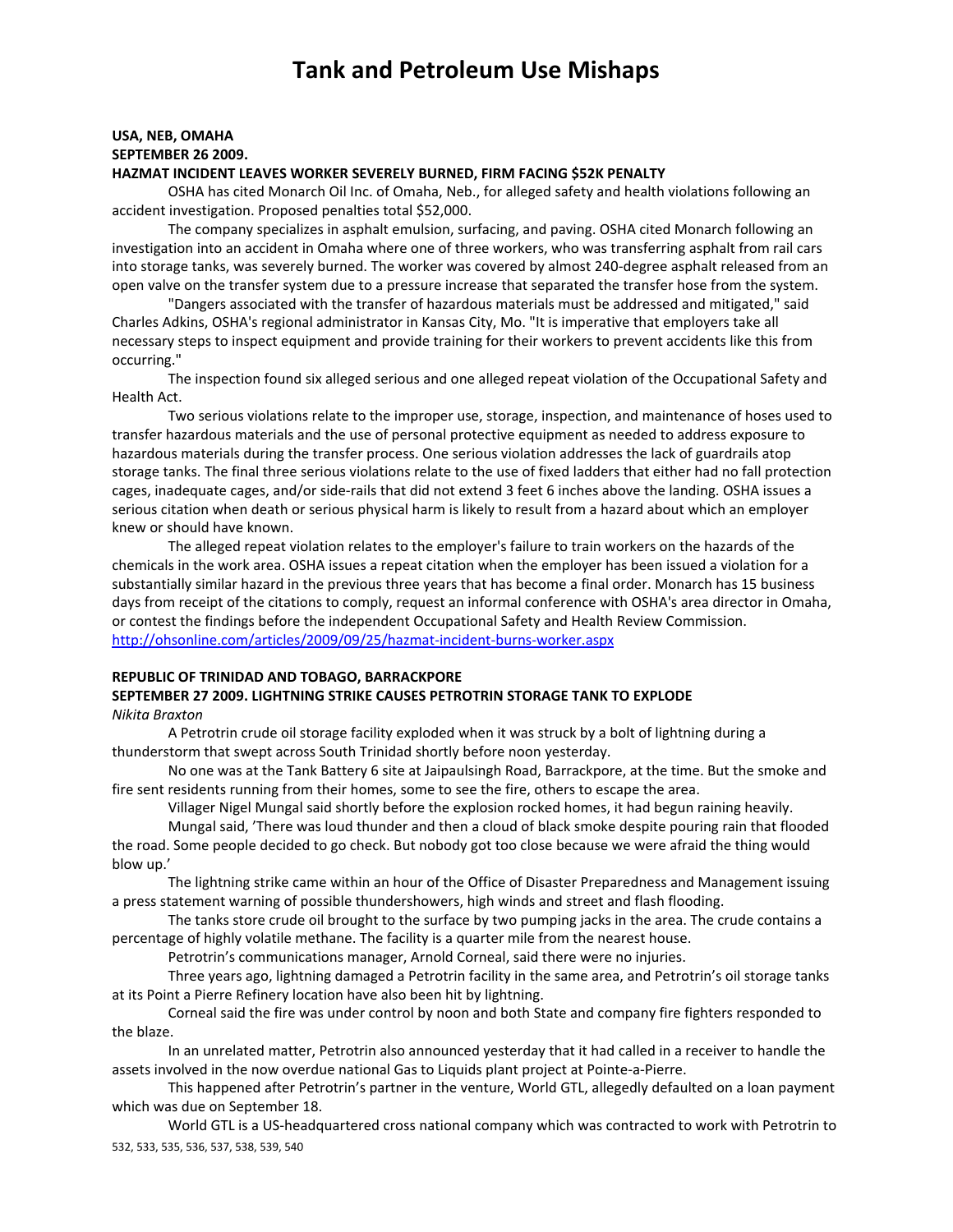construct the first Gas to Liquids hydrocarbon energy facility at Pointe‐a‐Pierre.

GTL is a colourless, odorless liquid with the same uses as diesel fuel, but is more environmentally friendly as it releases less emissions. It can be used in existing machinery, infrastructure and vehicles without modification.

Yesterday, the administrative staff of World GTL Trinidad Ltd met with the Petrotrin appointed receiver. A release from Petrotrin said the concerns of workers, who had reportedly downed tools due to concerns with the matter, were also addressed and they are expected to report to work on Monday.

Petrotrin representatives have said the receiver, Brian Hackett, of PricewaterhouseCoopers Ltd, has now taken control of all assets with the 'objective of completing the project'. http://www.trinidadexpress.com/index.pl/article\_news?id=161536821

# **USA, TX, AMARILLO, SEPTEMBER 27 2009. NO ONE HURT IN UREA‐TANK EXPLOSION IN DUMAS**

*Janelle Stecklein*

Dumas firefighters responded to a hazardous material call Saturday afternoon after a tank with urea inside exploded. Firef ighters said they were called to 106 Schroeter Blvd. in Etter about 3 p.m. after the tank storing the chemical used in fertilizer exploded about an hour before. No one was injured and there wasn't a fire, but because the chemical is hazardous it was treated as haz-mat spill, firefighters said. The tank exploded after the urea overheated, causing the tank to rupture, they said.

http://www.amarillo.com/stories/092709/new\_news8.shtml

### **USA, FLA, MIAMI SEPTEMBER 30 2009. EXPLODING GAS STORAGE TANKS INJURE WORKER IN MIAMI**

*Tim Chapman and Ennifer Lebovich*

A man was maimed early Tuesday morning after an explosion rocked a Miami convenience store where workers were cleaning and dismantling old gas storage tanks, fire officials said. The 38‐year‐old man was rushed to Ryder Trauma Center at Jackson Memorial Hospital. His left leg had been severed below the knee, and firefighters brought it to the hospital in the hopes it could be reattached, said Lt. Ignatius Carroll, a Miami Fire Rescue spokesman. ``The man was talking to them as they were working on him, but he was in shock,'' Carroll said. The man and another were working at 350 NW 79th St., now a Quik Stop Market. They had dug up three 3,000‐gallon gasoline drums on Monday and were cleaning and dismantling the tanks, which hadn't been used in more than two decades. The men were cutting through one of the tanks when a spark from the large circular saw apparently ignited fumes. The end of one of the tanks blew off, striking the man's leg, Carroll said. The second worker had stepped away for a moment and was not injured. Inside the tank, fire crews found a few hundred empty beer bottles. ``We believe vagrants might have been using the tank for garbage,'' Carroll said. Remnants from the gasoline that was siphoned out may have been lingering in those bottles.'' Miami fire and police are investigating. http://www.miamiherald.com/news/breaking‐news/story/1257617.html

### **NAMIBIA, OSHIVELO OCTOBER 1 2009. FUEL EXPLOSION KILLS WORKER**

A fuel tank explosion at Caltex Oil Namibia's now desolated Shali Filling Station at Oshivelo on Tuesday left one man dead and two other workers seriously injured.

Caltex Oil Namibia, one of the major oil companies in the country that markets fuels and lubricants, is now called Chevron Oil Namibia (Pty) Ltd. Frantic workmates told Informanté that the man, identified as 52‐year‐ old Albert Patrick Ellitson, was supervising two workers who had started work on dismantling a tank, when it exploded and he was hit by a flying lid.

Regional Crime Coordinator in the Oshikoto Region, Inspector Edna Nawa, said the metal piece from the exploded fuel tank hit Ellitson at high speed beheading and killing him on the spot. "A piece of the tank hit him so hard that his head flew about 50 millimetres from his body and lay there," said Nawa.

Nawa also said Ellitson's unidentified who workmates were using a gas to RCH as welding gear ignited petrol fumes in the tank causing the explosion. They were in critical condition when they were rushed to the Oshivelo Clinic before they were taken to the Tsumeb Private Hospital.

Workers say that the tank was one of several being broken done for scrap metal after the Shali Filling Station permanently shut down for business last year.

532, 533, 535, 536, 537, 538, 539, 540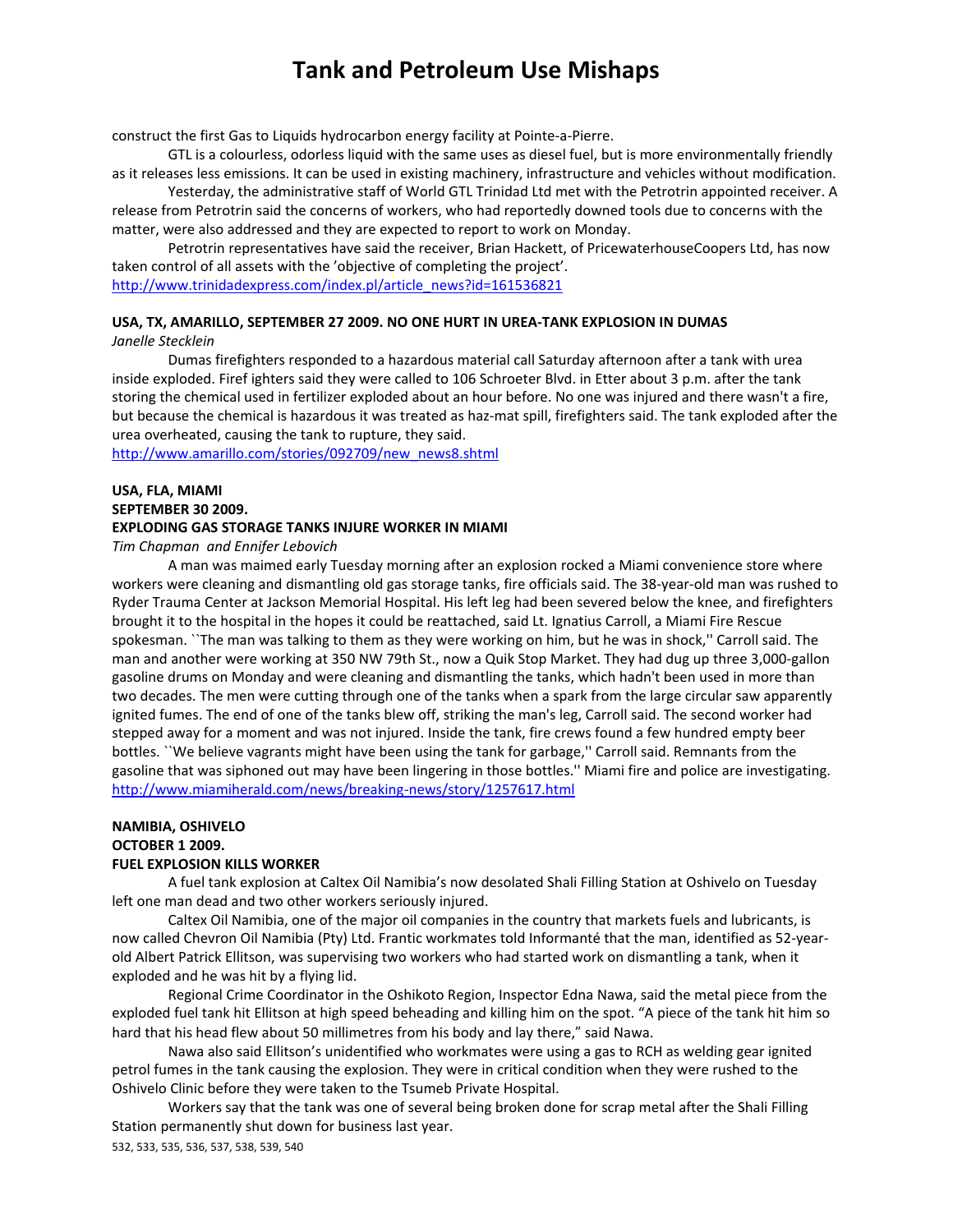Attempts to get comment from the Marketing Director of Chevron Oil Namibia, Peter LeRoux, said he was in Oshivelo. An employee at Chevron, who refused to identify himself, told Informanté that LeRoux had flown to Oshivelo to conduct a proper investigation on the incident.

http://www.informante.web.na/index.php?option=com\_content andtask=view andid=4984 andItemid=1 andPHPSESSID=84f114275bdb9fc534b9902110d7acab

### **NAMIBIA, OSHAKATI OCTOBER 2 2009. MAN BEHEADED IN UGST EXPLOSION**

#### *Helvy Tueumuna*

Tragedy struck when a 57‐year‐old man had his head blown off by a flying lid from a fuel tank which exploded at Oshivelo Caltex Service Station on Tuesday afternoon. Two other men are hospitalised after sustaining serious burns in the incident.

On Tuesday afternoon, a company contracted by Shali Group of Companies was demolishing an old service station at Oshivelo. In the process, one of the fuel tanks exploded. The lid of the tank beheaded one of the workers.

According to Namibian Police spokesperson, Deputy Commissioner Hofni Hamufungu, it is suspected that the company was using gas to demolish the tanks. In the process, a tank next to the one that the employees were busy removing exploded. It is suspected that the tank caught heat, causing it to explode.

Albert Patrick Ellitson (57), a resident of Khomasdal in Windhoek, who was the head of the employees working on the site, died on the spot. He was reportedly decapitated. According to Hamufungu, Ellitson's next of kin have been informed.

Two other employees who sustained minor to severe injuries are receiving medical treatment at the Tsumeb State Hospital. Piet Leru of Caltex said his company cannot make any statement until site investigations are carried out. "I'll only give out the information when I know that I have all the correct facts," he said. http://www.newera.com.na/article.php?articleid=7206

#### **USA, MT, LOCKWOOD OCTOBER 9 2009.**

#### **MAN INJURED IN FUEL TANK FIRE**

A man was taken to the hospital today after a flash fire broke out in the fuel tank in which he was working.

The man, whose name and age have not been released, was working inside a fuel tanker at Ducks Painting Shop, at 1443 Coulson Road, when a spark ignited some residual fumes inside the tank at about 2:30 p.m., Lockwood Fire Capt. Allan Hutton said.

By the time firefighters and an ambulance from Lockwood Fire and Rescue arrived, other employees at Ducks had removed the man from the tank and he was standing outside the building waiting for emergency crews.

Hutton described the flash fire as similar to when the lid is left on a propane barbeque for too long and the gas is ignited, causing a quick burst of heat and flame, but on a larger scale.

The man was taken by ambulance to Billings Clinic to be treated for non‐life‐threatening injuries sustained in the fire.

There were no flames when emergency crews arrived and there was only "a little superficial damage" to the insulation on the building's ceiling, Hutton said.

What caused the spark that lit the fire has not yet been determined.

The Yellowstone County Sheriff's Office also responded.

http://billingsgazette.com/news/local/article\_1e26f53a-b460-11de-80ad-001cc4c002e0.html

# **USA, MI, GRAND TRAVERSE OCTOBER 15 2009.**

## **BULLETIN OUTLINES FUEL STORAGE REGULATIONS**

*Roberta l. Dow*

532, 533, 535, 536, 537, 538, 539, 540 Fuel storage is one of the highest groundwater contamination risks for farmers. A new, revised On‐farm Fuel Storage bulletin is arriving soon at local MSU Extension offices to assist farmers in fuel storage management and help reduce contamination risks. It provides abundant information to farmers on the considerations and rules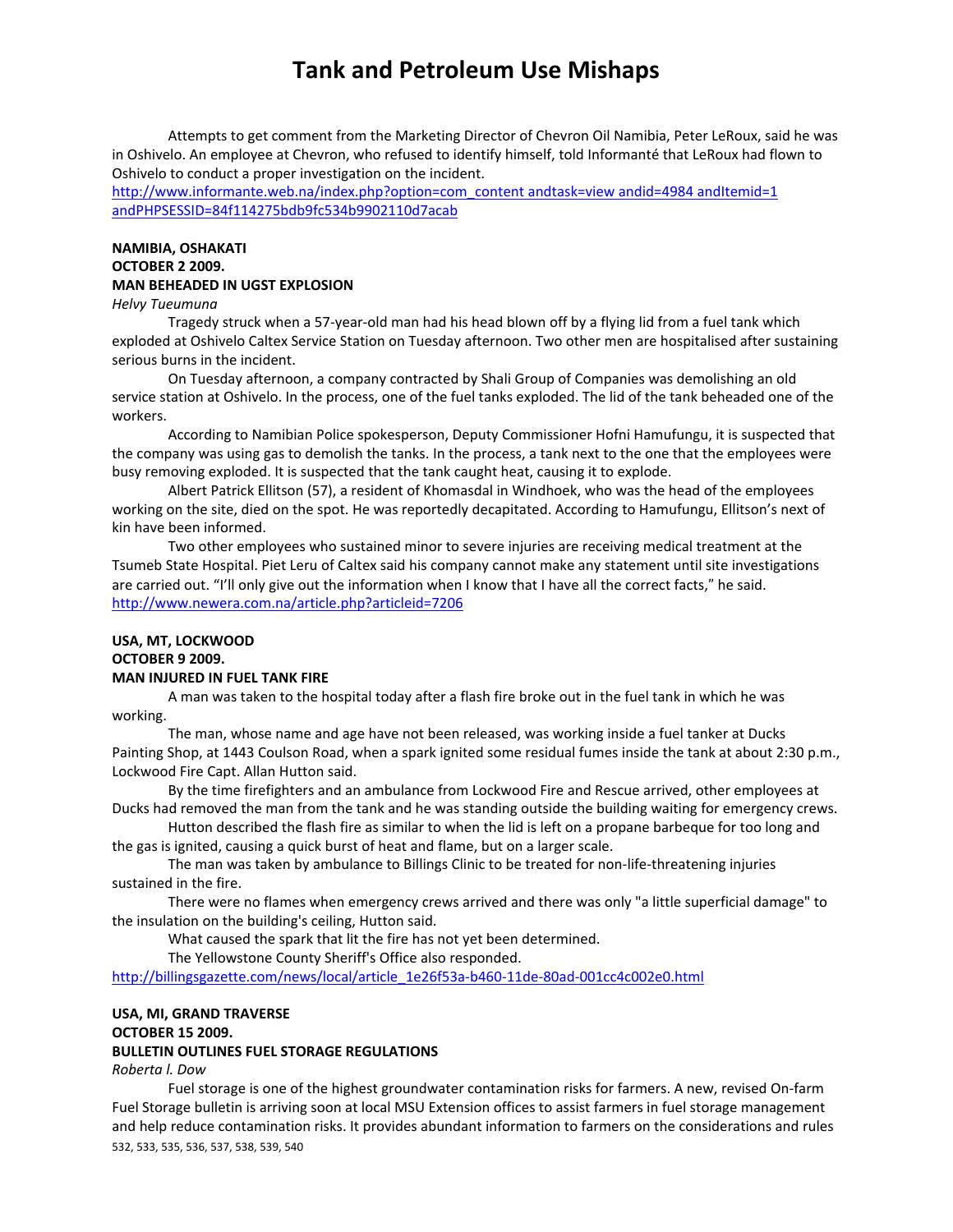they need to meet for safe and legal motor vehicle fuel storage.

This bulletin, WQ 59, was funded by the Michigan Groundwater Stewardship Program. Users of the bulletin need only refer to the sections dealing with the tank size and location (above ground or underground) that they have or plan to have. They complete the checklists for these sections to determine if they are in compliance with the rules that apply to their situation.

The previous bulletin focused on managing small (1,100 gallons or less) tanks; this revised bulletin includes more information pertaining to large (greater than 1,100 gallons) storage tanks. With erratic fuel prices, more farmers are investigating storing larger quantities of fuel to provide more seasonal cost certainty.

Leaks or spills from farm and non‐farm fuel storage have resulted in many contamination sites around the state. As fuel moves down through the soil, it leaves residues coating the mineral and organic particles. Viscous fuels move slowly down through the soil; gasoline moves more quickly. Fuel is lighter than water and does not mix easily with it. Some components of fuels, however, are water soluble so they will dissolve into the groundwater and be carried with it as it moves. If the groundwater discharges to surface water, the contamination will be discharged to the lake or stream as well.

Fuel residues in the soil move downward through the soil profile by rain and melting snow. Contamination of groundwater can continue for many years following a leak or spill. If the level of the water table drops, the fuel layer 'floating' at the top will also drop, leaving a thin coating on particles below the previous level. This spreads the contamination over a greater area.

Some species of bacteria can break down this fuel residue but low soil oxygen levels effectively limit this. The outcome of a fuel leak or spill can be a long lasting, complex problem. It can take years to clean up and tens or hundreds of thousands of dollars. Fuel leaks containing cancer causing chemicals such as benzene or ethylene dibromide (EDB) from years ago can still impact drinking water in the contamination zone. Prevention is far cheaper and easier than remediation.

http://www.gtherald.com/columns/local\_story\_287075734.html?keyword=secondarystory

## **USA, FLA, SEBRING OCTOBER 15 2009. COUNTY: EMPLOYEE TRIED TO COVER UP FUEL SPILL**

*Gary Pinnell*

The fuel spill at the Highlands County asphalt plant would not have gotten into the ground if an employee had not drilled into the catch-tank to hide the evidence of his mistake, a county official said.

On Wednesday morning, Solid Waste Director Ken Wheeler said two holes were drilled into the floor of the 375‐gallon, galvanized steel tank for watering livestock to let about eight inches of diesel escape.

Only three employees were working on the Saturday when the fuel spill occurred, Wheeler said. None have been fired or disciplined yet.

That attempt to conceal the spill may have been a crime. The Highlands County Sheriff's Office is still investigating, said Maj. Mark Schrader. An arrest, if one is forthcoming, has not been made at this time, he said.

When Wheeler discovered the problem, environmental authorities were notified. Raquel Arias, a Department of Environmental investigator, was not in her office on Wednesday afternoon, but Wheeler said the DEP investigation is continuing.

Wheeler pointed to a stain near the bottom of the tank, which he has taken out of service and stored as evidence. The line is about 7.5 inches from the bottom of the 23‐inch tall tank, or nearly one‐third full.

Wheeler also calculated how much diesel was used by the asphalt plant in a four‐day period, which is about 240 gallons. Since 370 gallons was actually consumed in that period, Wheeler thinks no more than 130 gallons was actually spilled.

The 130‐gallon figure matches how much a 375‐gallon stock tank will hold when it's one‐third full, Wheeler confirmed.

On Tuesday, Clerk of Courts Bob Germaine said in a county commission meeting that reports of 17,000 gallons spilling onto the ground are wrong.

"At present, the audit division has no indication that there is a loss as significant as 17,000 gallons of diesel fuel," Germaine said.

http://www2.highlandstoday.com/content/2009/oct/15/la‐county‐employee‐tried‐to‐cover‐up‐fuel‐spill/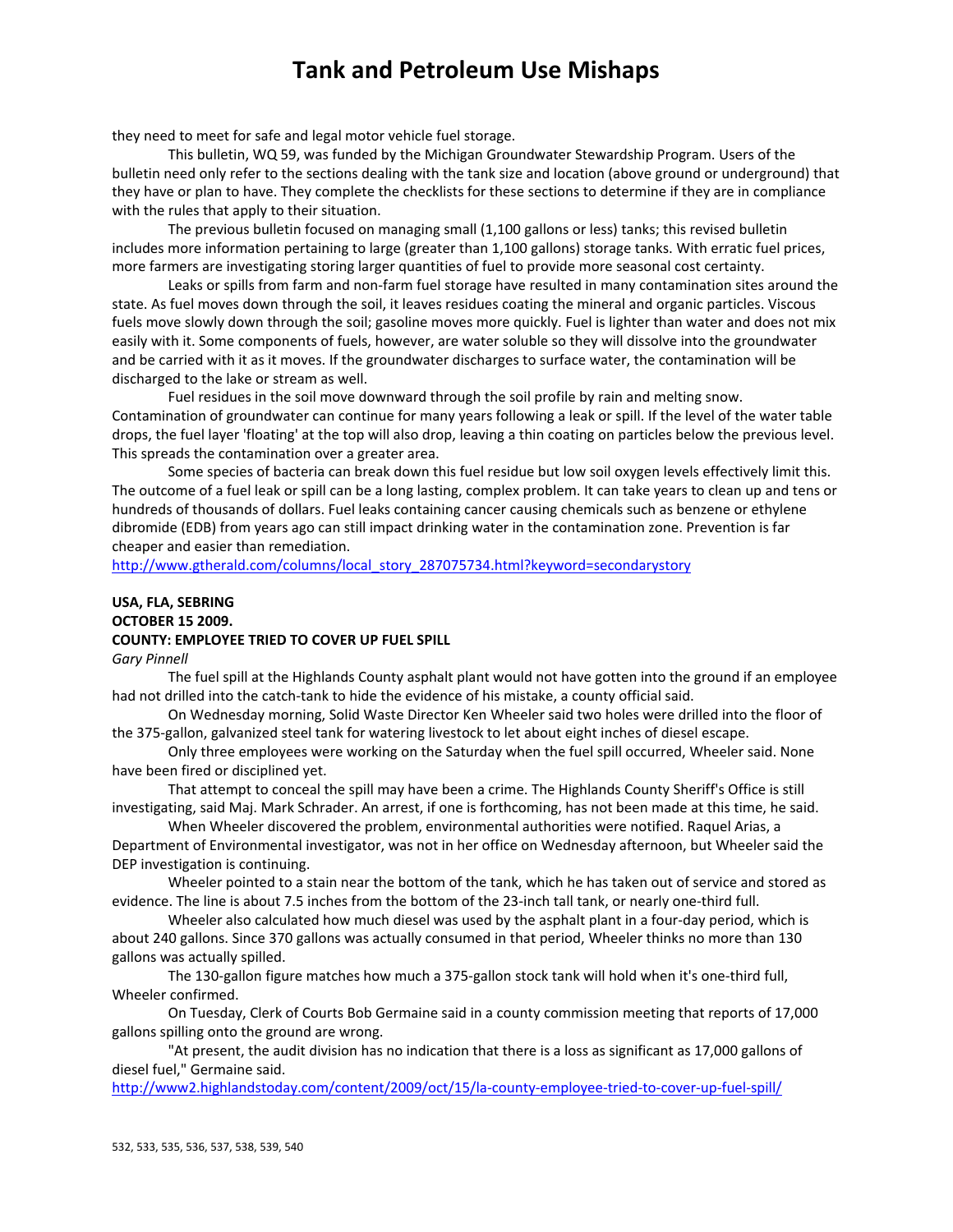### **USA, WYO, RAWLINS OCTOBER 17 2009. DEQ AWAITING SINCLAIR RESPONSE TO SPILL FINDINGS FAULTY EQUIPMENT, OVERFILLING TANK MAY HAVE CAUSED MASSIVE GASOLINE SPILL** *Ruffin Prevost*

The Wyoming Department of Environmental Quality has released new information about the possible causes behind the spill of 2 million gallons of a gasoline‐grade material in May at an oil refinery near Rawlins.

A number of factors may have contributed to the sinking of a floating roof on a storage tank at the Sinclair Oil refinery, according to a statement issued by the DEQ in response to a request by The Billings Gazette for more information on the spill.

The floating roof on a storage tank sank and punctured the tank floor, spilling approximately 2 million gallons of light virgin naphtha, a gasoline intermediate or blending stock, according to the statement.

Among the factors that the DEQ has found may have contributed to the roof failure were: leaks in the pontoon compartments that keep the roof afloat, possible accumulation of water and debris on the roof deck and overfilling the tank in the days prior to the spill.

The DEQ presented Sinclair representatives with the agency's findings on Tuesday, and the company will have a chance to respond before the DEQ issues a formal report on the incident.

The statement said that the agency "will pursue appropriate actions consistent with the evidence it has collected."

The company has released few details about the massive spill of highly flammable liquid since the May 3 incident, but officials have said containment berms kept the material from escaping the immediate area around the tank.

Monitoring wells installed inside the bermed area have detected contaminants in subsurface water, but the spill is not believed to be migrating outside the containment area.

The spill is one of several incidents at the refinery in recent months that have attracted public attention, prompting local officials to call for better communication between Sinclair and local emergency response workers.

A fire in March temporarily slowed production at the refinery, and a separate equipment malfunction in May resulted in the release of a toxic gas that included a mixture of sulfur dioxide and hydrogen sulfide. No one was hurt in any of the incidents.

Company officials and DEQ inspectors worked last month to locate and neutralize the source of odors coming from the refinery that had prompted complaints from nearby residents. A storage tank and a separate cleanup site where decades‐old contaminated soil was being disturbed were identified as likely causes.

At a meeting last month, Carbon County Commissioner Terry Weickum and county Assistant Fire Chief Larry Trapp asked refinery representatives to notify local emergency incident managers of serious incidents, citing poor communication by Sinclair following recent events.

Company representatives did not respond to messages left seeking more information. http://billingsgazette.com/news/state-and-regional/wyoming/article\_d75eb434-b9ec-11de-a26b-001cc4c03286.html

#### **PUERTO RICO, SAN JUAN**

#### **OCTOBER 24 2009.**

### **STATEMENT FROM PUERTO RICO GOVERNOR LUIS FORTUNO REGARDING TODAY'S EXPLOSION AT A FUEL STORAGE FACILITY**

Early this morning, an explosion occurred at a fuel storage facility in Bayamon, Puerto Rico. A fire is currently burning in 14 of the facility's 40 storage tanks. First responders were on the scene within minutes, and have been closely coordinating with federal, state and local agencies to protect citizens and control the blaze. Currently, there are no known fatalities, and the cause for the explosion is unknown.

We are focused on containing the fire and ensuring everyone's safety. Working with federal agencies, we have established a unified command center grouping federal and state agencies in San Juan, and an information center close by to continuously monitor the situation.

532, 533, 535, 536, 537, 538, 539, 540 As a precaution, 150 families in Catano, a neighborhood just north of the incident, were relocated soon after the fire. Public schools in five municipalities around the facility have been closed for the day. The rest of the public schools throughout Puerto Rico, as well as the University of Puerto Rico in San Juan, will operate on a normal schedule. The San Juan airport is operating normally, as are all tourism services.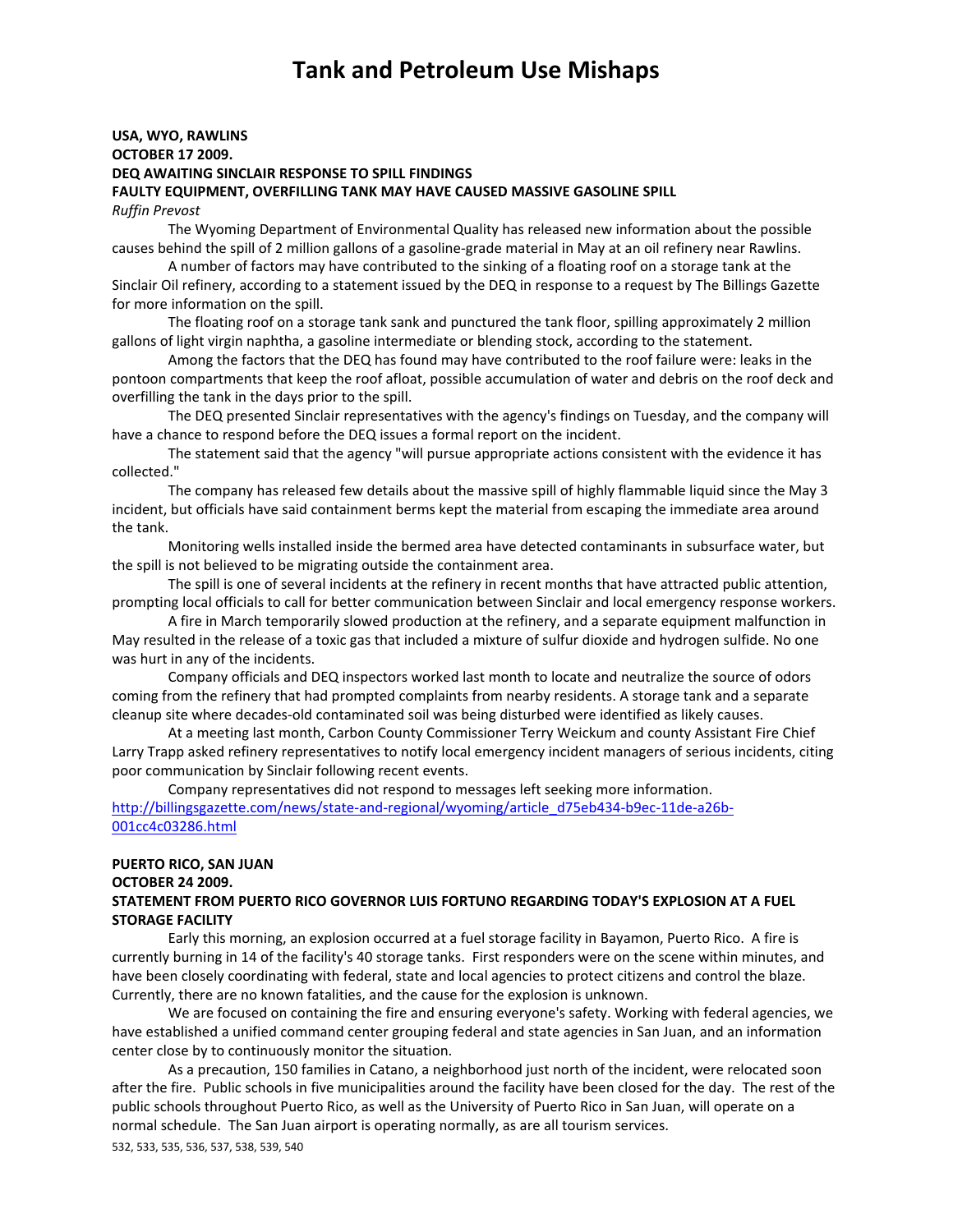With a 24 day supply of fuel located in other storage facilities in Puerto Rico, we do not expect any impact on fuel availability in San Juan or throughout the island.

http://www.reuters.com/article/pressRelease/idUS198669+23‐Oct‐2009+PRN20091023

## **PUERTO RICO, SAN JUAN OCTOBER 24 2009. PUERTO RICO HAS FUEL SUPPLIES FOR 24 DAYS AFTER FIRE**

Andres R. Martinez and Paul Burkhardt

Puerto Rico has enough fuel to supply the island for almost a month after explosions and fire at a refinery and tank farm near San Juan in Bayamon.

The power authority has fuel to supply the island for about 24 days after 14 of the 40 tanks at Caribbean Petroleum Corp.'s farm were on fire today, Governor Luis Fortuno said in comments in a PR Newswire statement. The Federal Bureau of Investigation, U.S. Environmental Protection Agency, U.S. Coast Guard and others are coordinating efforts, Fortuno said.

"We will coordinate with wholesalers to ensure adequate fuel is supplied to all citizens," he said. "There is no problem in terms of supply."

A pair of explosions rocked the Bayamon facility at about 12:30 a.m. local time. Bayamon can process 48,000 barrels of crude oil a day, according to the company Web site.

The sour‐crude refinery isn't operating, according to undated information on the Web site. The facility also houses a tank farm and oil‐product import terminal.

Calls to the company seeking comment went unanswered.

Diesel, gasoline, No. 6 heavy fuel oil and jet fuel are all stored at the tank farm, Ricardo Castrodad, a spokesman for the U.S. Coast Guard, said in a telephone interview. Puerto Rican authorities have requested assistance from hazardous materials specialists in the U.S., he said.

Caribbean Petroleum markets the Gulf brand on the island.

Safety Zone Approval

Vessels must receive special approval to travel in a mile‐ long safety zone established by local authorities from the Punta Catano to the Puerto Nuevo Intership facility, Castrodad said.

More than 300 residents have been evacuated from nearby homes, said Ana Santos, a spokeswoman for the state emergency management agency. More than 100 people are working to extinguish the fire, she said.

There is concern of spillage from the facility, Fortuno said in the CNN broadcast. The U.S. Environmental Protection Agency has yet to find any fuel that has spilled, he said.

The U.S. Chemical Safety and Hazard Investigation Board is sending a six‐person team to investigate the explosion, said Daniel Horowitz, a spokesman. The board is an independent U.S. federal agency that investigates industrial chemical accidents. The cause of the explosion remains unknown.

"We don't have a lot of information at this time," Horowitz said in a telephone interview. "We're coordinating with the other agencies involved."

http://www.bloomberg.com/apps/news?pid=20601086 andsid=aB0Eiyuq49pY

# **SOUTH AFRICA, DURBAN**

# **OCTOBER 26 2009.**

# **OIL‐TANK EXPLOSION INJURES FOUR WORKERS**

## *Nivashni Nair*

Four men were injured when the 23000‐litre oil tank on which they were working exploded in Amanzimtoti, south of Durban. The tank was on the premises of Sati Chemicals. "The injured men were rushed to Kingsway Hospital," said Netcare 911 spokesman Jeff Wicks. "One man sustained burns to his face and legs and has been admitted for treatment. The others sustained inhalation burns and will be discharged later." The explosion shook nearby factories and neighbouring suburbs. Firefighters on the scene said the smoke was not hazardous but they had to work fast to contain the blaze before it spread to other chemical containers at the plant. eThekwini fire chief Mark te Water confirmed that the blaze had been contained by late yesterday afternoon.

http://www.timeslive.co.za/news/article166118.ece